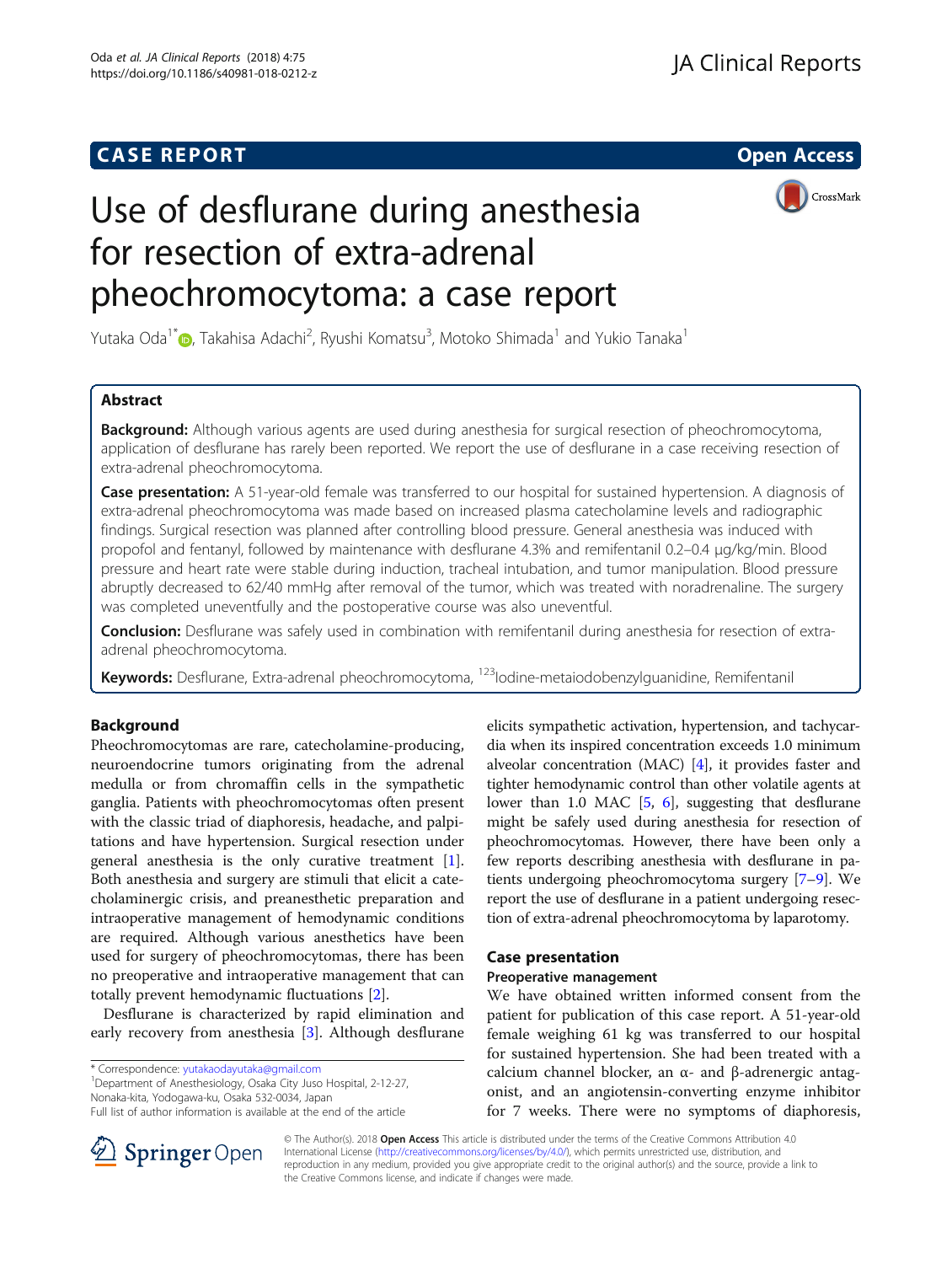headache, or palpitation. Her past history and family history were unremarkable. Physical examinations revealed no abnormal findings except hypertension (207/120 mmHg). Laboratory data were within normal limits, except increased serum noradrenaline (1.65 ng/mL, normal range 0.10–0.50 ng/mL) and adrenaline (0.11 ng/mL, normal range < 0.10 ng/mL). Serum dopamine, T3, T4, TSH, ACTH, cortisol, renin, and aldosterone levels were in the normal range. Echocardiography demonstrated mild left ventricular hypertrophy with reasonably well-preserved left ventricular function. Computed tomography revealed a heterogeneous mass measuring  $31 \times 22$  mm in the right retroperitoneal space, adjacent to the inferior vena cava (Fig. 1). Scintigraphy identified an increased uptake of  $^{123}$ iodine-metaiodobenzylguanidine  $(^{123}I-MIBG)$  corresponding to that mass, which lead to a diagnosis of extra-adrenal pheochromocytoma. Subsequently, administration of oral doxazosin 4 mg and bisoprolol 5 mg daily was commenced and the patient maintained blood pressure of approximately 150/70 mmHg. Doxazosin and bisoprolol were administered for 8 weeks, until the day of and 2 days before surgery, respectively.

### Anesthesia

A central venous catheter was placed in the right jugular vein on the day before surgery. Crystalloid was infused at 100 mL/h during the 3 h of preoperative fasting period. Premedication was not used. Blood pressure was 160/90 mmHg and heart rate was 60/min on arrival at the operating room (Fig. [2](#page-2-0)). Fentanyl 100 μg was administered in two divided doses before cannulation of the left radial artery, followed by infusion of magnesium sulfate at 1 g/h. General anesthesia was induced with additional fentanyl 100 μg, propofol 80 mg, and rocuronium 50 mg while monitoring radial arterial pressure, central venous pressure (CVP), electrocardiogram, and peripheral oxygen saturation. Administration of desflurane 4.3%

Fig. 1 Coronal noncontrast computed tomography image. A heterogeneous mass in the right retroperitoneal region (white arrow) adjunct to the inferior vena cava (white arrow head) is demonstrated

(age-adjusted 0.7 MAC) was started after tracheal intubation, and the lungs were ventilated with 45% oxygen and desflurane in order to maintain end-tidal carbon dioxide tension between 35 and 40 mmHg, which was continued until the end of surgery. Monitoring of cardiac output and stroke volume variation using FloTrac™ system (Edwards Life Sciences Corp., Irvine, CA, USA) was started after tracheal intubation. Continuous infusion of remifentanil 0.2 μg/kg/min was started, and fentanyl 100 μg bolus was administered respectively about 5 and 1 min before surgery. There was no hemodynamic response to tracheal intubation or surgical incision.

Blood pressure and heart rate remained stable throughout the initial period of surgery. The tumor was found to be adherent to the aorta and the inferior vena cava, necessitating manual dissection. Besides bolus administration of fentanyl 100 μg, infusion rate of remifentanil was increased to 0.4 μg/kg/min during direct tumor manipulation and was stopped following ligation of the draining vein. Blood pressure abruptly decreased to 62/40 mmHg immediately after tumor resection. A bolus infusion of noradrenaline 50 μg, followed by continuous infusion at 0.05 μg/kg/min, was started and blood pressure increased to 120/60 mmHg. Infusion rate of noradrenaline was decreased by 0.01 μg/kg/min and completely stopped before the end of surgery. CVP was maintained between 12 and 13 mmHg, and stroke volume variation was 9–11% throughout anesthesia.

Sugammadex 200 mg was administered on completion of surgery. Increases of blood pressure and heart rate were suppressed by three doses each of nicardipine 0.5 mg and landiolol 5 mg during emergence from anesthesia. Tracheal tube was removed after recovery of spontaneous respiration  $\geq 12$  breaths/min. The duration of surgery and anesthesia was 2 h 37 min and 3 h 25 min, respectively. Volume of infusion was 2500 mL, blood loss was 100 mL, and urine output was 200 mL. She was transferred to the high care unit, where postoperative analgesia was provided by intravenous patient-controlled analgesia with fentanyl 25 μg/h and acetaminophen 1000 mg every 8 h. She moved to the ward the next morning. Blood pressure was controlled around 160/90 mmHg with a calcium channel blocker and an angiotensin receptor blocker. She had an uneventful recovery with no abnormal laboratory data and was discharged home 10 days later.

# **Discussion**

The overall incidence of pheochromocytomas is 0.8 per 100,000 [[10\]](#page-3-0), and approximately 15–20% of them arise from the extra-adrenal chromaffin tissue [\[11\]](#page-3-0). Patients with retroperitoneal pheochromocytomas commonly present with symptoms similar to intra-adrenal pheochromocytomas such as diaphoresis, headache, and palpitations along with hypertension [\[12\]](#page-3-0). In the present case, hypertension

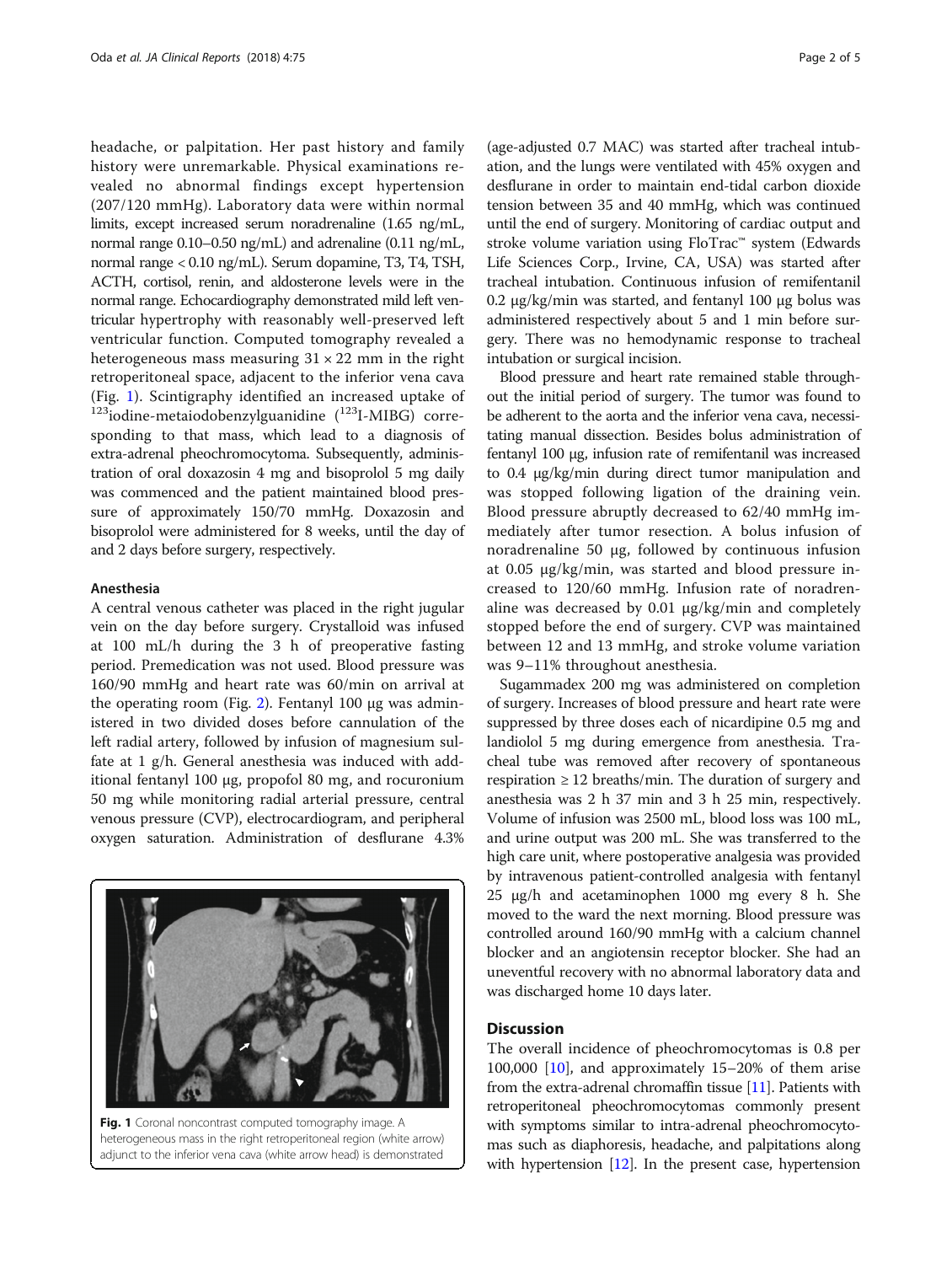<span id="page-2-0"></span>

refractory to medications was the only complaint. Increased plasma catecholamine levels, an extra-adrenal mass at computed tomography, and uptake of  $^{123}$ I-MIBG lead to the diagnosis. <sup>123</sup>I-MIBG scintigraphy demonstrates high sensitivity and specificity to adrenergic tumors [\[13](#page-3-0)] and has been extensively applied in patients with clinical suspicion of pheochromocytoma. After antihypertensive medications for approximately 2 months, surgical resection was performed. Although laparoscopic removal is now the preferred surgical technique for both intra-adrenal and extra-adrenal pheochromocytomas [[11\]](#page-3-0), our case required laparotomy for predicted adhesion to the inferior vena cava.

The choice of anesthetic agent is generally less important than the depth of anesthesia for inhibiting adrenergic and cardiovascular responses [\[14\]](#page-3-0). Both inhalation and intravenous agents can be used, with an exception that morphine should be avoided due to its propensity to elicit histamine release [[2](#page-3-0), [15](#page-3-0)]. We induced general anesthesia with propofol and fentanyl, avoiding remifentanil because

of possible hypotension during induction [[16](#page-3-0)], followed by maintenance with 0.7 MAC desflurane throughout surgery, which is effective for controlling bispectral index below 50 [\[17\]](#page-4-0). Instead we adjusted the infusion rate of remifentanil according to the predictable degree of stimulation by tumor manipulation and resultant hemodynamic changes and were able to avoid hemodynamic responses to tracheal intubation and direct tumor manipulation. Although desflurane exerts sympathetic stimulation at an inspired concentration of  $1.0-1.5$  MAC  $[4]$  $[4]$ , it is attenuated by a small dose of opioids [[18](#page-4-0)]. Effective use of desflurane for controlling blood pressure during pheochromocytoma surgery and for rapid recovery from general anesthesia as a sole agent or in combination with remifentanil has been reported in a child as well as in adults [\[7](#page-3-0)–[9\]](#page-3-0).

We should note an increase of blood pressure and heart rate during emergence from anesthesia (Fig. 2). Although hypotension frequently occurs after removal of pheochromocytoma, hypertension is also a common complication  $[14]$  $[14]$ . According to a longtime follow-up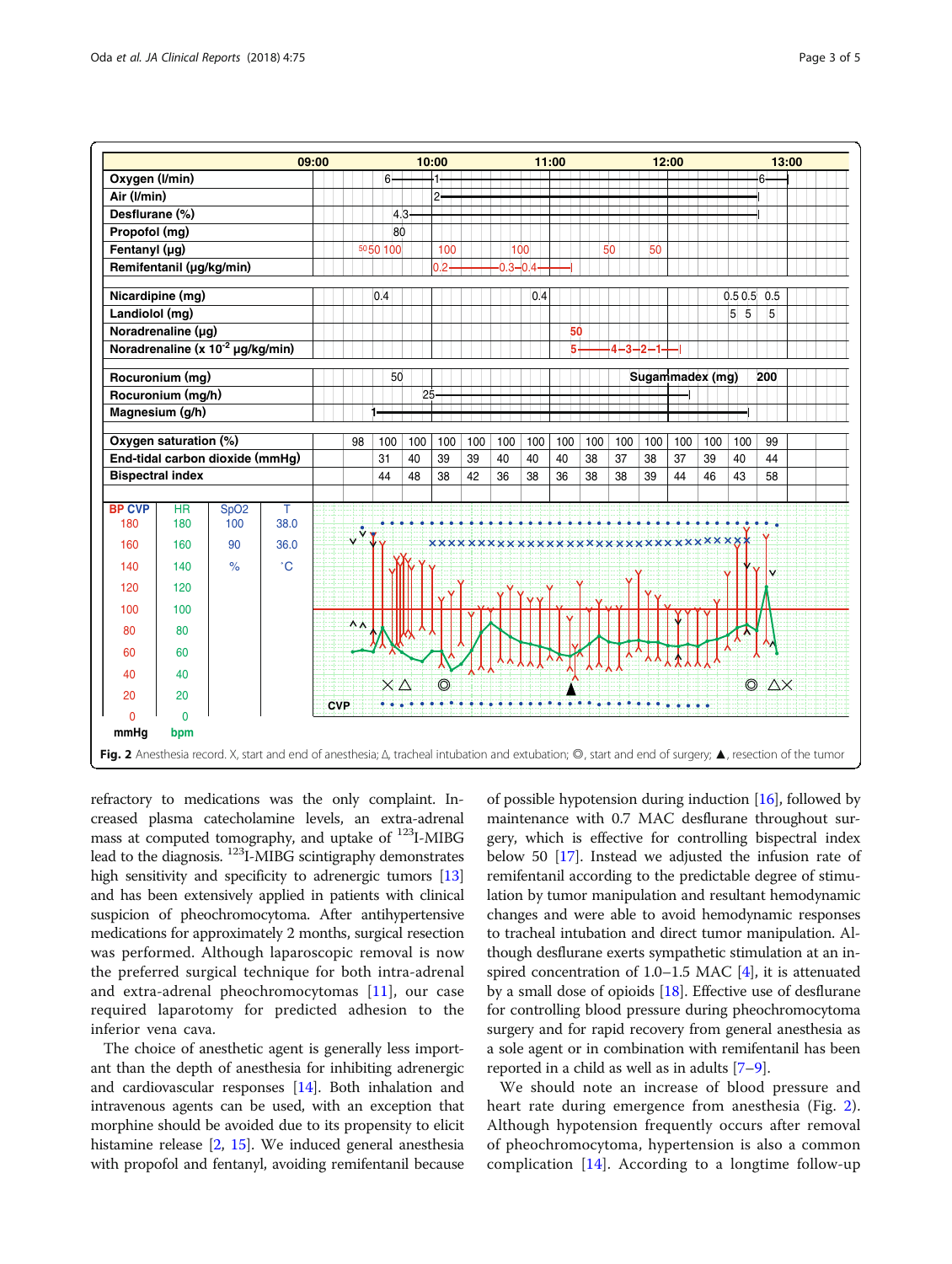<span id="page-3-0"></span>study, approximately 50% of patients were hypertensive after resection of pheochromocytoma without recurrence [[19\]](#page-4-0), which was ascribed to underlying predisposing essential hypertension. Another study showed that peripheral sympathetic activity was significantly increased after pheochromocytoma surgery, despite decreased blood pressure, heart rate, and circulating catecholamine levels compared with those before surgery [\[20\]](#page-4-0). Hypertension is also reported immediately after surgery, which was attributed to postoperative pain [7]. Although the precise etiology of hypertension observed in our case is not clear, postoperative pain, preexisting essential hypertension, and increased peripheral sympathetic activity mediated by the brain during emergence from general anesthesia might contribute to it.

Evaluation of intravascular volume is essential during removal of pheochromocytomas. We used stroke volume variation for this purpose. It is calculated by continuous arterial pulse contour analysis during mechanical ventilation and is highly sensitive in estimating cardiac preload compared with CVP measurement [[21\]](#page-4-0). Despite significant hypotension after removal of the tumor, stroke volume variation remained constant during surgery, suggesting that intravascular volume was largely unaffected.

Pheochromocytomas account for 0.3–0.6% of cases of hypertension [\[22](#page-4-0), [23\]](#page-4-0). Despite improved diagnostic technique that can bring about an earlier diagnosis, there still usually remains a delay of 3 years between initial symptoms and the final diagnosis [\[24\]](#page-4-0), probably resulting from non-specific symptoms. Prompt diagnosis and adequate treatment by the attending physicians and awareness of anesthesiologists regarding the possibility of pheochromocytomas, particularly in young patients with hypertension, would contribute to decreasing perioperative mortality and morbidity of patients undergoing surgery.

#### Abbreviations

ACTH: Adrenocorticotropic hormone; CVP: Central venous pressure; MAC: Minimum alveolar concentration; MIBG: Metaiodobenzylguanidine; TSH: Thyroid-stimulating hormone

#### Acknowledgements

Not applicable

#### Funding

The authors declare that they have no funding.

#### Availability of data and materials

The data used in this case report are available from the corresponding author on reasonable request.

#### Authors' contributions

YO performed anesthesia and wrote the main paper. TA was the surgeon; RK was the cardiologist and the attending physician. MS and YT helped to draft the manuscript. All authors read and approved the final manuscript.

#### Ethics approval and consent to participate

Ethics approval is waived because this manuscript is a case report.

#### Consent for publication

Written informed consent was obtained from the patient for publication of this case report on July 9, 2018.

#### Competing interests

The authors declare that they have no competing interests.

#### Publisher's Note

Springer Nature remains neutral with regard to jurisdictional claims in published maps and institutional affiliations.

#### Author details

<sup>1</sup>Department of Anesthesiology, Osaka City Juso Hospital, 2-12-27 Nonaka-kita, Yodogawa-ku, Osaka 532-0034, Japan. <sup>2</sup>Department of Urology Osaka City Juso Hospital, 2-12-27, Nonaka-kita, Yodogawa-ku, Osaka 532-0034, Japan. <sup>3</sup>Department of Cardiology, Osaka City Juso Hospital 2-12-27, Nonaka-kita, Yodogawa-ku, Osaka 532-0034, Japan.

#### Received: 18 September 2018 Accepted: 10 October 2018 Published online: 18 October 2018

#### References

- 1. Conzo G, Pasquali D, Colantuoni V, Circelli L, Tartaglia E, Gambardella C, Napolitano S, Mauriello C, Avenia N, Santini L, Sinisi AA. Current concepts of pheochromocytoma. Int J Surg. 2014;12:469–74.
- 2. Kinney MA, Warner ME, vanHeerden JA, Horlocker TT, Young WF Jr, Schroeder DR, Maxson PM, Warner MA. Perianesthetic risks and outcomes of pheochromocytoma and paraganglioma resection. Anesth Analg. 2000; 91:1118–23.
- 3. Jakobsson J. Desflurane: a clinical update of a third-generation inhaled anaesthetic. Acta Anaesthesiol Scand. 2012;56:420–32.
- 4. Ebert TJ, Muzi M. Sympathetic hyperactivity during desflurane anesthesia in healthy volunteers. A comparison with isoflurane. Anesthesiology. 1993;79: 444–53.
- 5. Bennett JA, Mahadeviah A, Stewart J, Lingaraju N, Keykhah MM. Desflurane controls the hemodynamic response to surgical stimulation more rapidly than isoflurane. J Clin Anesth. 1995;7:288–91.
- 6. Beaussier M, Paugam C, Deriaz H, Mestari M, Chandon M, Sautet A, Lienhart A. Haemodynamic stability during moderate hypotensive anaesthesia for spinal surgery. A comparison between desflurane and isoflurane. Acta Anaesthesiol Scand. 2000;44:1154–9.
- 7. Lippmann M, Ford M, Lee C, Ginsburg R, Foran W, Raum W, Klein S. Use of desflurane during resection of phaeochromocytoma. Br J Anaesth. 1994;72: 707–9.
- 8. Bakan M, Kaya G, Cakmakkaya S, Tufanogullari B. Anesthesia management with short acting agents for bilateral pheochromocytoma removal in a 12 year-old boy. Paediatr Anaesth. 2006;16:1184–8.
- 9. Ip-Yam PC, Ruban P, Cheng C, Ravintharan T. Remifentanil in the management of laparoscopic resection of phaeochromocytoma--case reports. Ann Acad Med Singap. 2003;32:828–31.
- 10. Beard CM, Sheps SG, Kurland LT, Carney JA, Lie JT. Occurrence of pheochromocytoma in Rochester, Minnesota, 1950 through 1979. Mayo Clin Proc. 1983;58:802–4.
- 11. Lenders JW, Eisenhofer G, Mannelli M, Pacak K. Phaeochromocytoma. Lancet. 2005;366:665–75.
- 12. Lee KY, Oh YW, Noh HJ, Lee YJ, Yong HS, Kang EY, Kim KA, Lee NJ. Extraadrenal paragangliomas of the body: imaging features. AJR Am J Roentgenol. 2006;187:492–504.
- 13. Miskulin J, Shulkin BL, Doherty GM, Sisson JC, Burney RE, Gauger PG. Is preoperative iodine 123 meta-iodobenzylguanidine scintigraphy routinely necessary before initial adrenalectomy for pheochromocytoma? Surgery. 2003;134:918–22.
- 14. Naranjo J, Dodd S, Martin YN. Perioperative management of pheochromocytoma. J Cardiothorac Vasc Anesth. 2017;31:1427–39.
- 15. Rosow CE, Moss J, Philbin DM, Savarese JJ. Histamine release during morphine and fentanyl anesthesia. Anesthesiology. 1982;56:93–6.
- 16. Breslin DS, Farling PA, Mirakhur RK. The use of remifentanil in the anaesthetic management of patients undergoing adrenalectomy: a report of three cases. Anaesthesia. 2003;58:358–62.